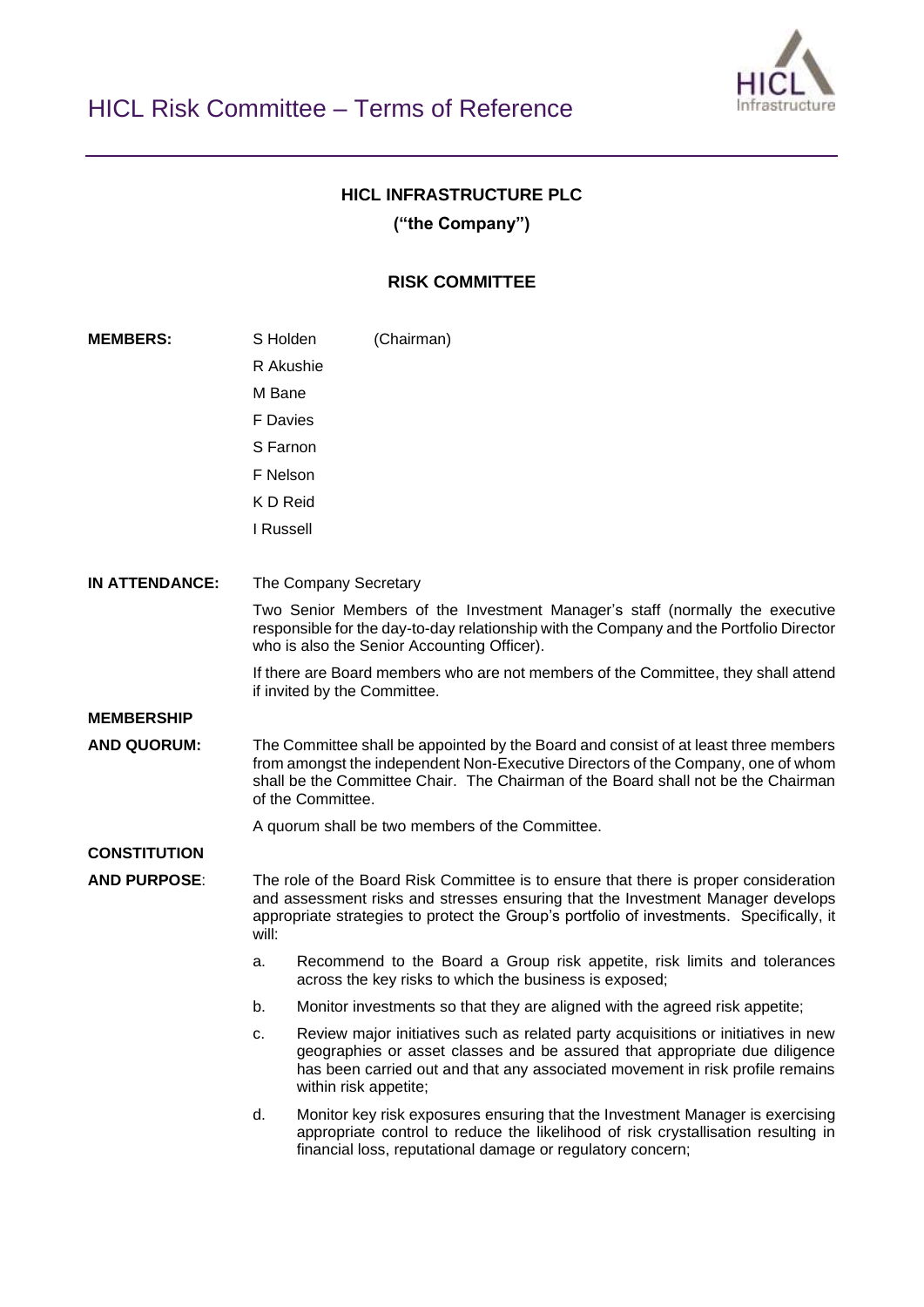

- e. To review the policies and process for identifying and assessing business risks and the management of those risks by the Company;
- f. Review, challenge, approve and monitor stress and scenario tests; and
- g. Provide oversight and advice to the Board in relation to current and potential future risk exposures of the Group.
- **AUTHORITY**: The Committee is authorised by the Board to:
	- a. Investigate any activity within its terms of reference;
	- b. Seek any information that it requires from any party;
	- c. Obtain such professional external advice as the Committee deems appropriate as a means of taking full account of relevant risk experience elsewhere and in challenging its analysis and assessment;
	- d. Commissioning third party assurance work from time-to-time to test systems, controls and other areas of perceived weakness as appropriate; and
	- e. Challenge and support the Investment Manager in embedding an appropriate risk culture so that their staff are alert to the wider impact on the organisation of their actions and decisions and respond accordingly.
- **RESPONSIBILITY:** Without limiting the Committee's remit, the Committee shall:
	- a. Ensure that the Company implements an effective risk governance structure and control framework which envelops key risk areas with appropriate reporting;
	- b. Consider on an annual basis and recommend for approval by the Board the Group's risk appetite taking account of the current and prospective macroeconomic and financial environment;
	- c. Review, challenge and approve, at least on an annual basis:
		- Risk limits and tolerances, inter alia:
			- i. by asset type;
			- ii. by geography (sovereign risk):
			- iii. by counterparty exposure;
			- iv. for interest rate exposure;
			- v. for currency exposure;
			- vi. for borrowing at the Group level;
			- vii. cyber risk attack procedures;
			- tax risk management:
	- d. Confirm on-going regulatory compliance where appropriate (e.g. FATCA);
	- e. Oversee the Group risk profile, challenging the assessment and measurement of key risks whilst monitoring the actions taken to manage them;
	- f. Review and recommend scenario assumptions for inclusion in risk evaluation planning and receive the results of stress and scenario analysis to determine whether proposed mitigation is sufficient to manage the business risk profile within the Board's appetite; and
	- g. Make recommendations to the Board having taken advice from the Investment Manager, on material changes to:
		- i. Investment and Strategy;